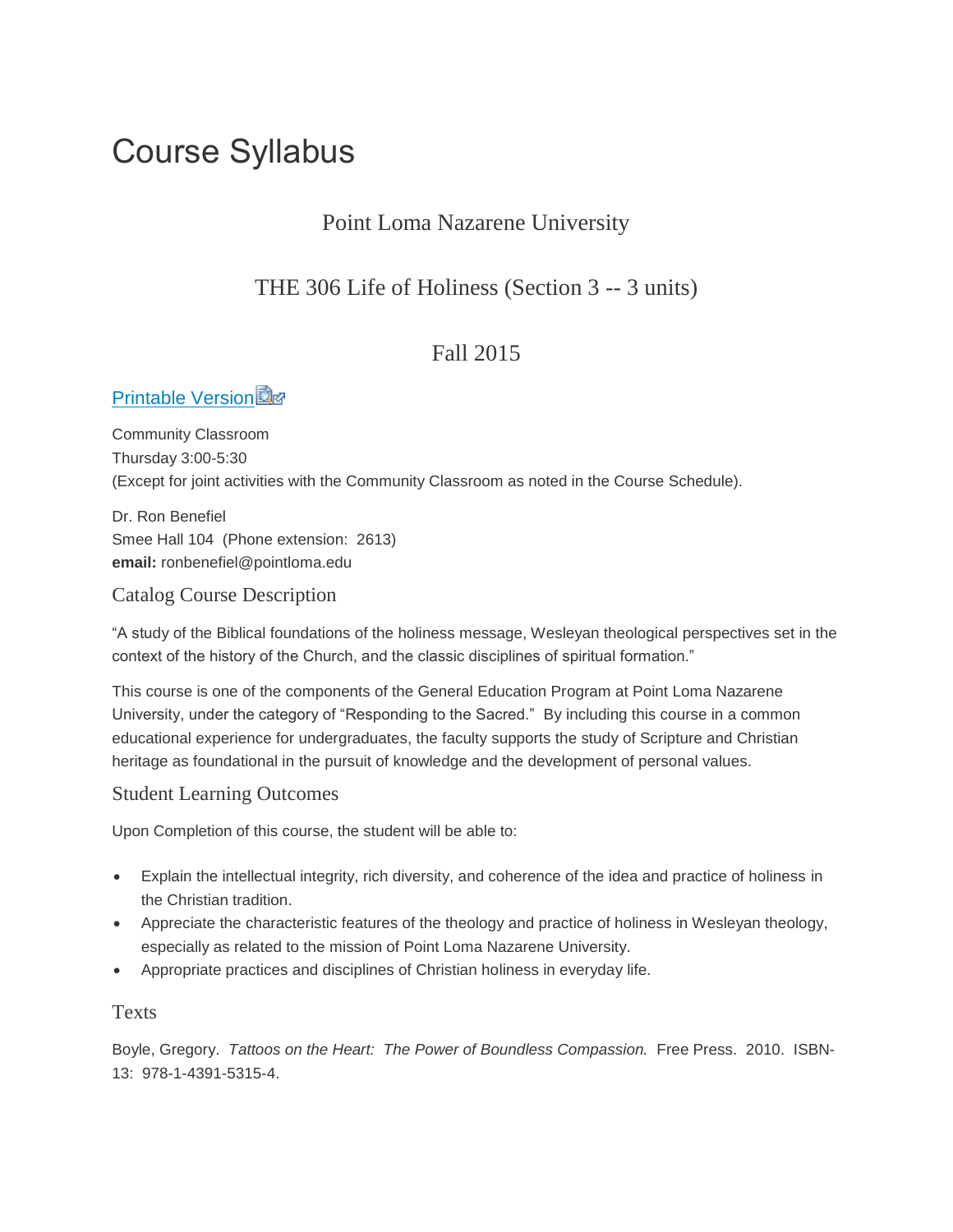Clapper, Gregory S. *As If the Heart Mattered: A Wesleyan Spirituality.* Wipf & Stock. 1997. ISBN-13: 978-1-62564-642-2.

Nouwen, Henri J.M., Donald P. McNeill and Douglas A. Morrision. *Compassion: A Reflection on the Christian Life*. Image Books. 1982. ISBN-10: 0385517521.

Wright, N.T. *Simply Christian: Why Christianity Makes Sense*. Harper San Francisco. 2006. ISBN-10: 0-06-050715-2.

#### **Recommended Resource**

Job, Reuben, Norman Shawchuck. *A Guide to Prayer for Ministers and Other Servants.* The Upper Room. 1983. ISBN-10: 0-8358-0460-7

#### **Extra Credit Reading**

Kelley, Thomas. *A Testament of Devotion.* 

Lewis, C.S. *The Great Divorce.* 

Lewis, C.S., *Mere Christianity.* 

Stott. John. *Basic Christianity.* 

Welch, Reuben. *We Really Do Need Each Other.*

#### Course Requirements

1) **Class attendance and participation:** Come to class prepared having read the assigned readings for the day. You are encouraged to bring a Bible.

2) **Reflection papers:** Submit a reflection paper for each of the required texts. Reflection papers should be 3-4 pages in length (double-spaced, font size 12). Each paper should have three parts:

a) A general overview of the major themes. (What did the author say?)

b) Your thoughtful engagement and critique of major themes. (What do you think about what the author said?)

c) Your personal/practical response and "take-away". (So what?)

Papers will be due as indicated in the syllabus course schedule. Reflection Papers on "Simply Christian" and "Compassion" will each be worth a maximum of 100 points. The maximum for *As If the Heat Mattered* and *Tattoos on the Heart* will be 50 points each. Late papers will receive a reduction of one letter grade. No papers will be accepted more than a week late.

3) **Quizzes and Final Exam:** In most class sessions there will be quizzes on the assigned reading and class lectures. The final exam will be comprehensive.

4) **Participation in Christian formation practices**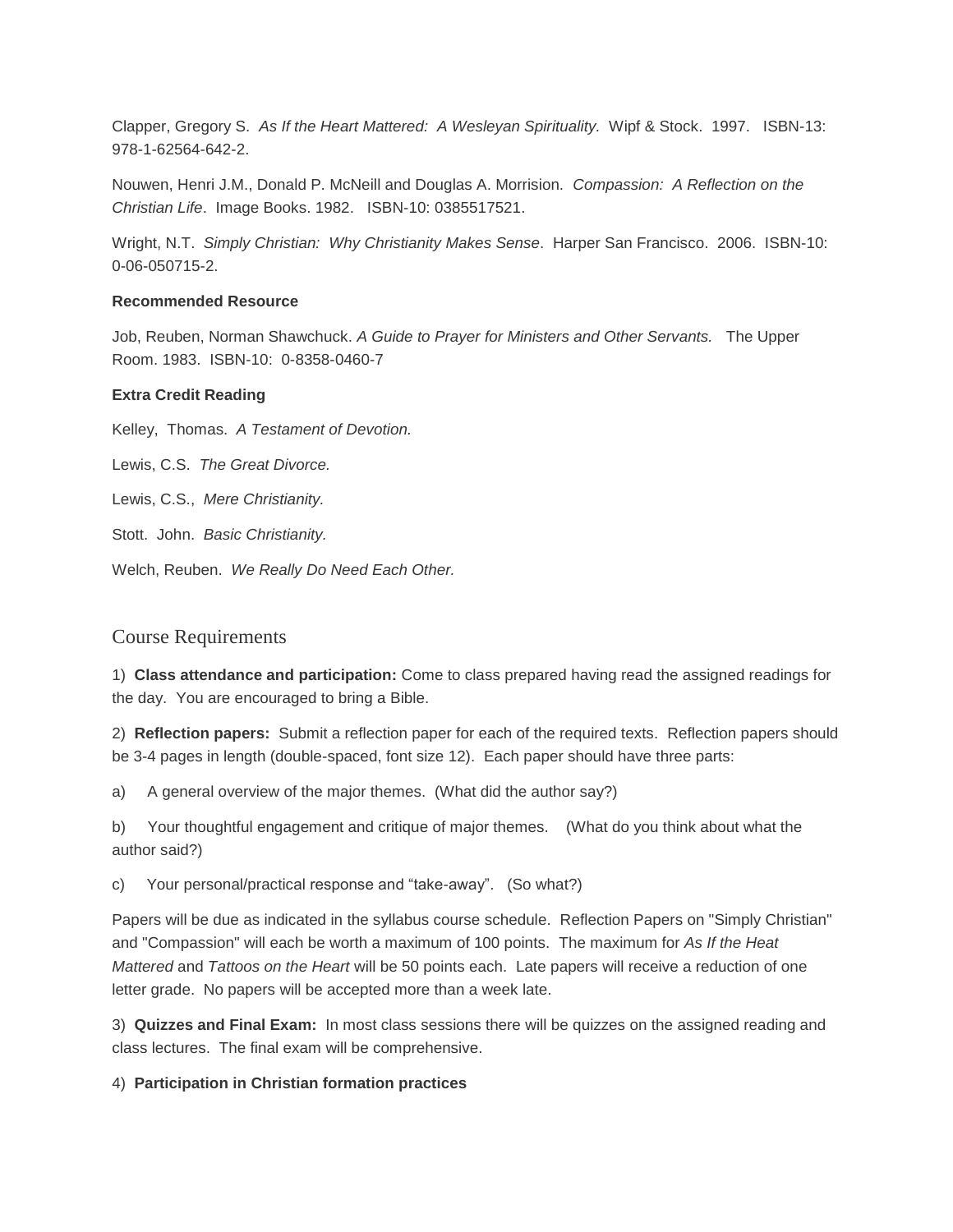a) journaling, personal prayer and bible study

Compile a journal of your life in Christ. Set aside regular time on your own in prayer, reading Scripture and journaling. Each journal entry should include reflections on Scripture, prayers, theological insights and/or reflections on your participation in Christian community and mission. Ideally, this would be a daily practice. Your journal is personal. At the end of the semester, you need only show the professor that you kept a journal but do not need to turn it in.

b) Christian ministry and/or community service

This requirement may be fulfilled through any of a number of ministry or service opportunities, including:

-- participation in a PLNU student ministry.

-- visiting people who are sick or in prison.

-- volunteering in a homeless shelter.

-- participating in environmental clean-up.

Preference should be given to completing this assignment through ministry or community service in the City Heights neighborhood. Please confirm with the professor if there is any question regarding the suitability of a particular ministry/service activity for fulfillment of the assignment.

For full credit, submit a log that shows you spent a minimum of 45 hours in these Christian disciplines with a minimum of 15 hours set aside for each of the disciplines. (For example, for full credit you may log 15 hours in one discipline and 30 in the other, or split your time more evenly between the two disciplines).

c) Participate in a Christian formation discussion/accountability group

Participation in a discussion/accountability group will provide you an opportunity to share your experiences in journaling, class readings, and ministry/service activities. Groups will meet during class time. Class participation points are awarded on the basis of attendance. Students with no unexcused absences will receive full credit. Each unexcused absence will reduce the number of participation points by 25. (A student with more than four unexcused absences will be de-enrolled).

5) **Extra Credit:** A student may receive up to 50 extra credit points for reading and submitting a 2-3 page reflection paper for each book reviewed from the recommended reading list. The maximum extra credit that a student may earn for extra reading is 100 points. Students will receive 25 extra credit points for attending community classroom dinners scheduled for Tuesday evenings.

## **Grading**

You will receive points based on your completion and demonstration of proficiency of class requirements according to the following (each number represents the total points possible):

Class Attendance and Small Group Participation 100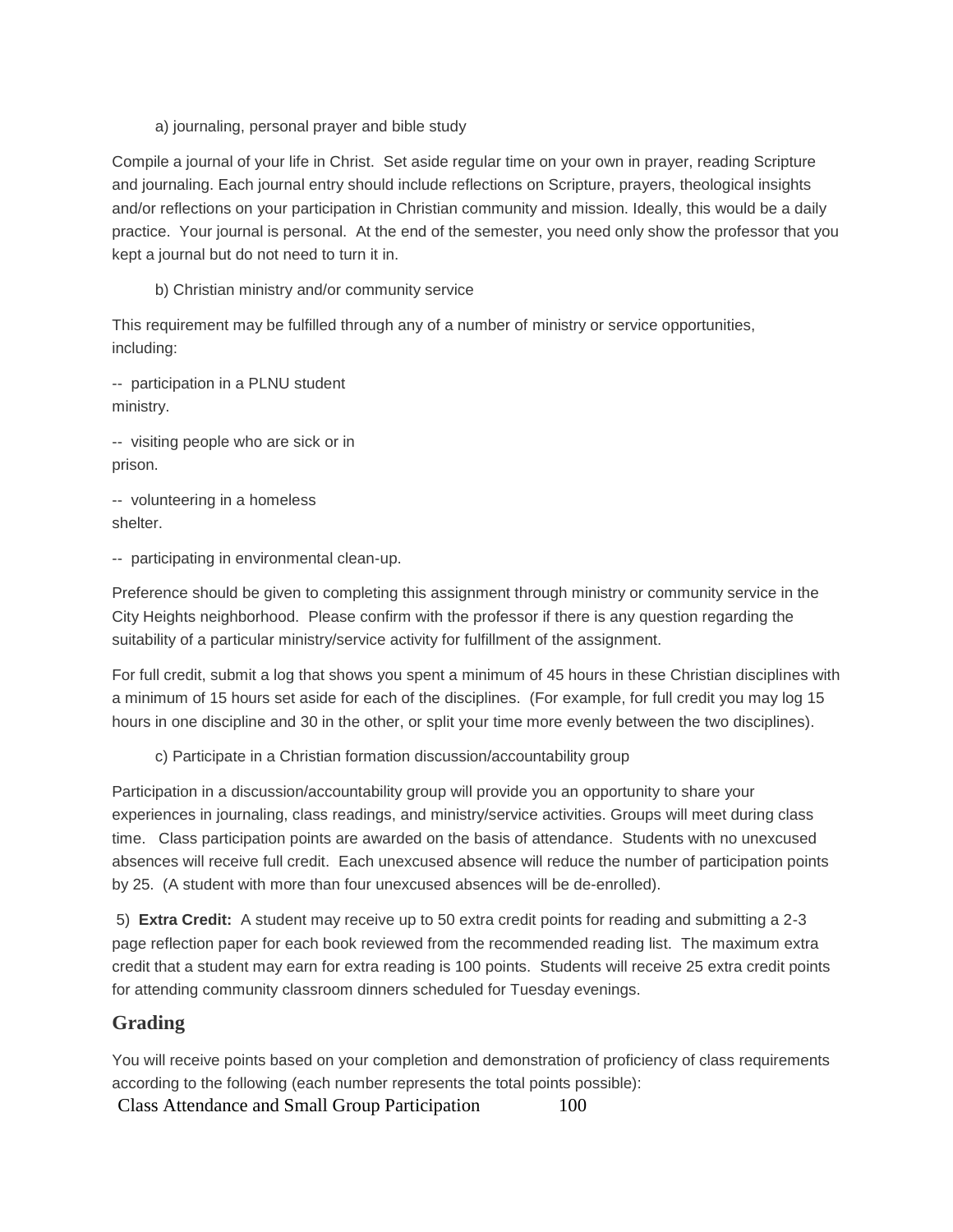| <b>Reflection Papers on Assigned Reading</b>              | 300   |  |
|-----------------------------------------------------------|-------|--|
| Quizzes on Lectures and Assigned Reading                  |       |  |
| Participation in Christian Formation Practices (125/each) |       |  |
| Final Exam                                                | 110   |  |
| <b>TOTAL</b>                                              | 1,000 |  |
| Extra Credit Reading/Reflection Paper                     |       |  |

Extra Credit for Attending Tuesday CC Dinners

#### Grading Scale:

| 925-1000  | А  |
|-----------|----|
| 900-924   | А- |
| 875-899   | B+ |
| 825-874   | B  |
| 800-824   | в- |
| 775-799   | C+ |
| 725-774   | C  |
| 700-724   | C- |
| 675-699   | D+ |
| 625-674   | D  |
| 600-624   | D- |
| Below 600 | F  |

# **PLNU Academic Policies**

#### Academic Accommodations:

All students are expected to meet the minimum standards for this course as set by the professor. Students with learning disabilities who may need accommodations should first discuss options and services available to them in the Academic Support Center (ASC) during the first two weeks of the semester. The ASC, in turn, will contact professors with official notification and suggested classroom accommodations, as required by federal law. Approved documentation must be provided by the student and placed on file in the ASC prior to the beginning of the semester.

#### Late Work:

Assignments turned in late will, in most cases, receive a reduction in grade. When assignments cannot be turned in on time due to circumstances beyond the student's control, the student should discuss the specific situation with the professor.

#### Inclusive Language: